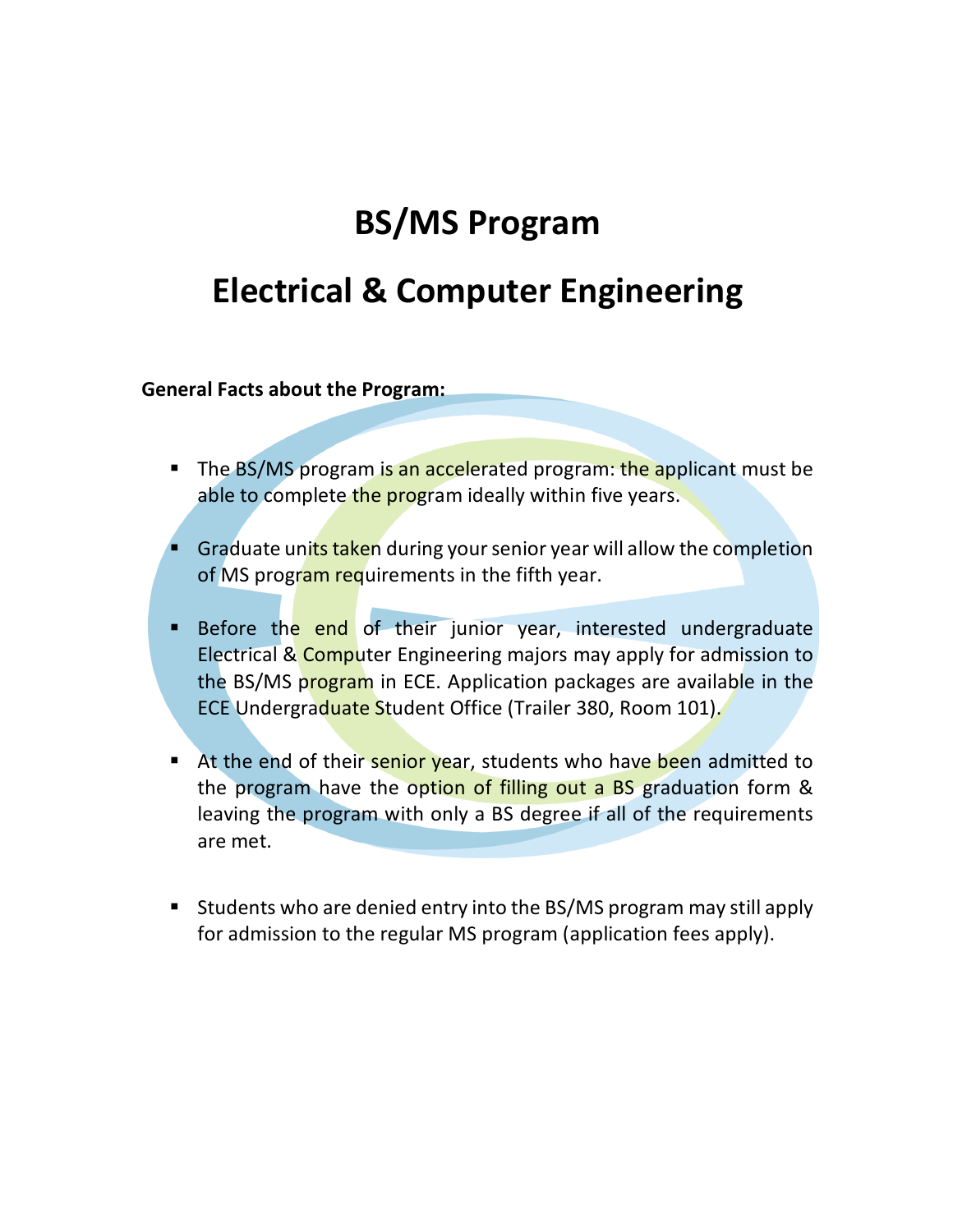# **Checklist for BS/MS Application**

- Deadline for all BS/MS application materials is **June 10, 2022.**
- Applications are considered complete when they contain:
	- o Application worksheet
	- o Statement of Purpose consisting of 3 separate documents:
		- **•** Statement of Purpose
		- ■Personal Achievements/Contributions
		- Resume or Curriculum Vitae
	- o 3 Letters of Recommendation (with coversheets and ratings - required)
	- o Unofficial UCSB transcript
		- Please submit transcripts even without Spring 2022 grades.

## Emphasis options include:

- $\circ$  Computer Engineering CE
- <sup>o</sup> Electronics & Photonics EP
- <sup>o</sup> Communications, Controls, & Signal Processing CCSP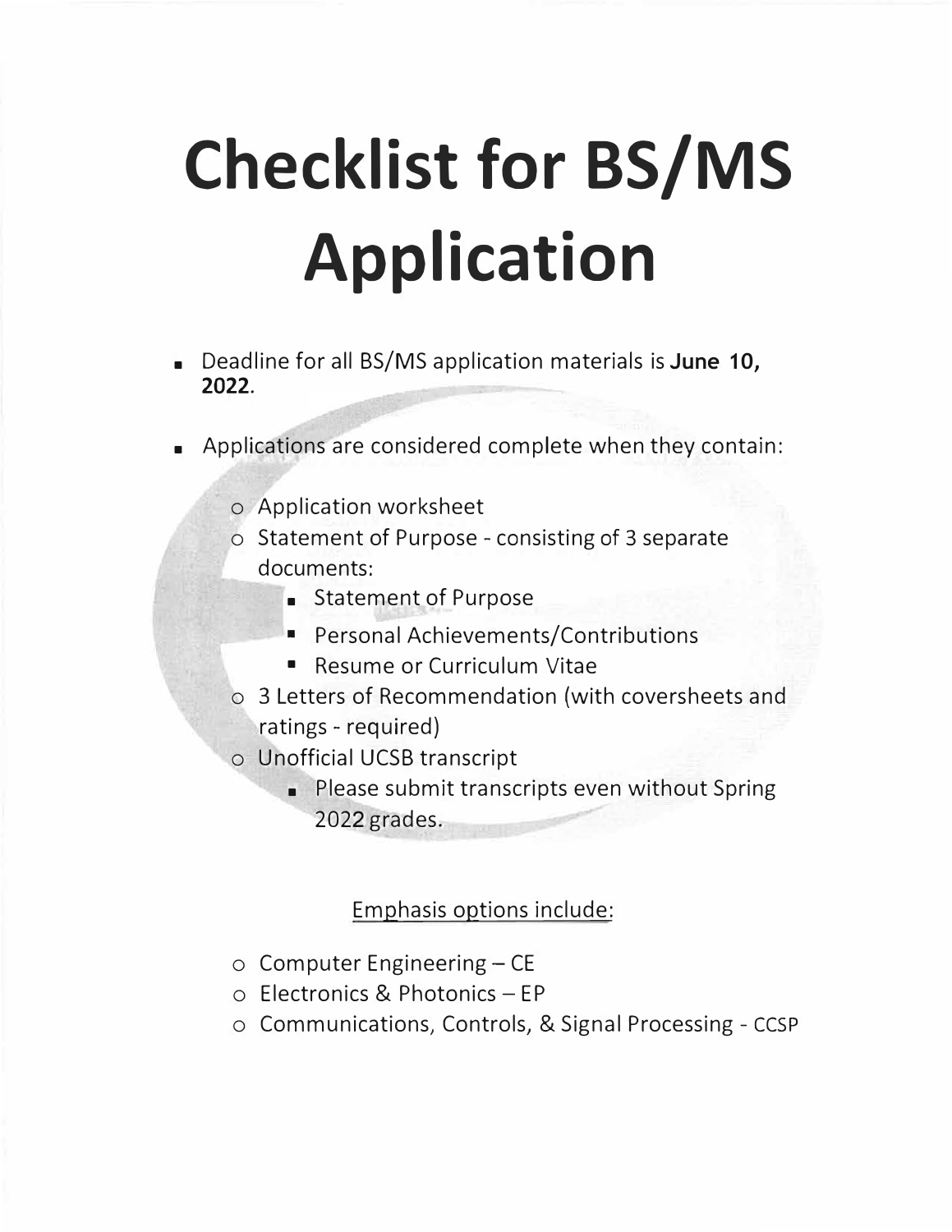## Application for the BS/MS Program in Electrical and Computer Engineering Fall 2022

| Perm Number: 1988                                                                                                             |                                                                                                  |  |  |  |
|-------------------------------------------------------------------------------------------------------------------------------|--------------------------------------------------------------------------------------------------|--|--|--|
| <b>Personal Information</b>                                                                                                   |                                                                                                  |  |  |  |
|                                                                                                                               | Birthdate: Cender: Female   Male                                                                 |  |  |  |
|                                                                                                                               | Citizenship: California Resident? Yes   No                                                       |  |  |  |
|                                                                                                                               |                                                                                                  |  |  |  |
| <b>Contact Information</b>                                                                                                    |                                                                                                  |  |  |  |
| (or address you<br>may be contacted at during summer)                                                                         |                                                                                                  |  |  |  |
| Mailing Address: 1999 Mailing Address: 1999 Mailing Address: 1999 Mail 1999 Mail 1999<br>(or address during<br>academic year) | Permanent Phone: ( ) Current Phone: ( )<br><u> 1989 - Johann Stoff, fransk politik (d. 1989)</u> |  |  |  |
|                                                                                                                               |                                                                                                  |  |  |  |
| <b>ALL APPLICATION</b><br><b>MATERIALS ARE DUE JUNE</b>                                                                       |                                                                                                  |  |  |  |
|                                                                                                                               | 10, 2022                                                                                         |  |  |  |
| For ECE Student Office ONLY                                                                                                   | (06/10/22)                                                                                       |  |  |  |
| Status: UN / OF<br>Date:                                                                                                      | GPA:<br>Major GPA:                                                                               |  |  |  |
| Quantitative Raw<br>Verbal Raw:                                                                                               | <b>Analytical Raw:</b><br>Writing Raw:                                                           |  |  |  |
| Quantitative %:<br>Verbal %:                                                                                                  | Analytical %:                                                                                    |  |  |  |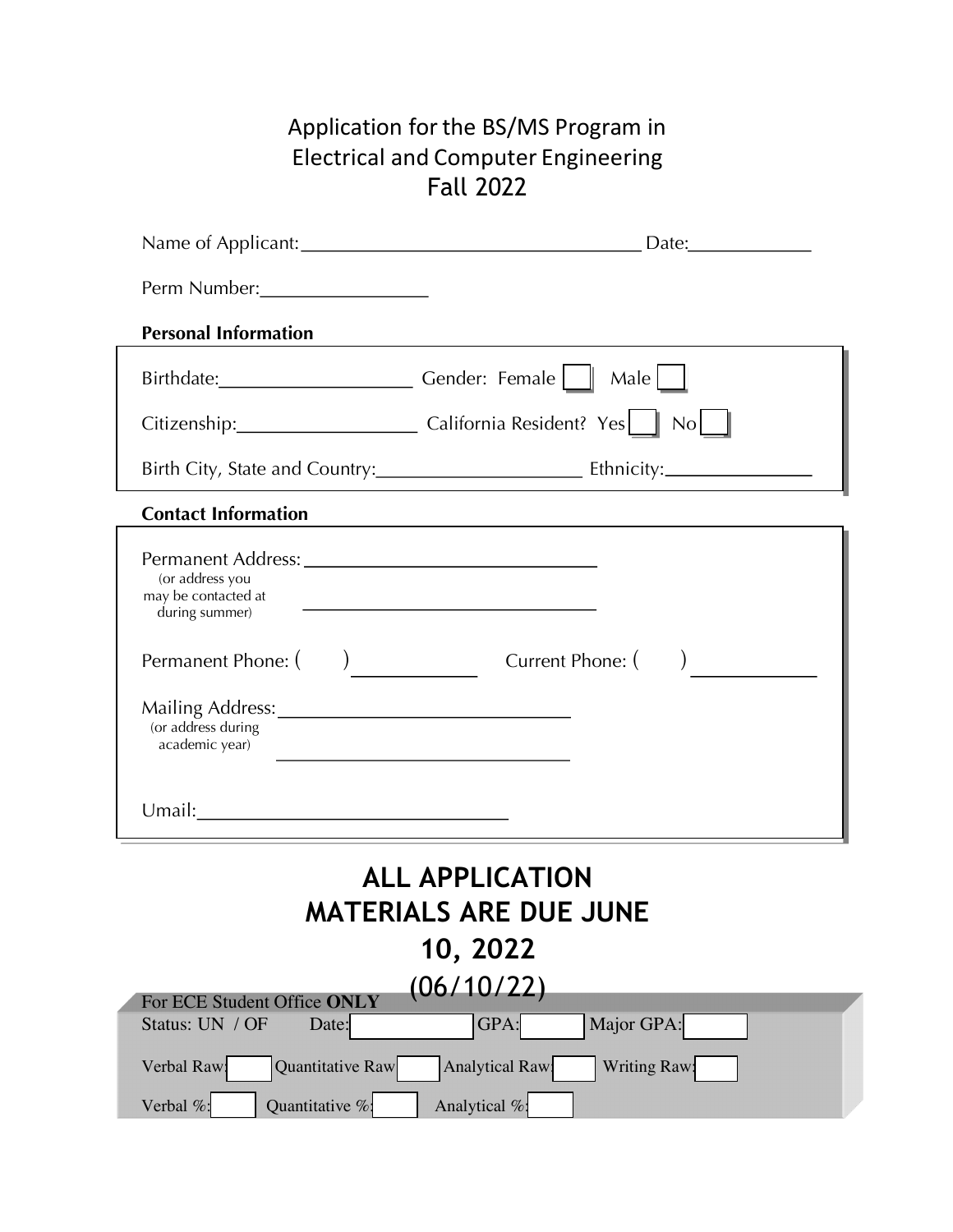## **GENERAL STRUCTURE OF BS/MS PROGRAM COMPUTER ENGINEERING**

| <b>FRESHMAN YEAR</b>                                                                                                                                                     |                |                                     |                |                         |                |
|--------------------------------------------------------------------------------------------------------------------------------------------------------------------------|----------------|-------------------------------------|----------------|-------------------------|----------------|
| Fall                                                                                                                                                                     | Units          | Winter                              | Units          | Spring                  | Units          |
| Chem 1A or 2A                                                                                                                                                            | 3              | ECE <sub>1A</sub>                   | 1              | CMPSC 16                | 4              |
| Chem 1AL or 2AC                                                                                                                                                          | $\overline{c}$ | Math, Science, or<br>Engr, Elective | $\overline{4}$ | ECE <sub>1B</sub>       | 1              |
| MATH 3A                                                                                                                                                                  | 4              | MATH 3B                             | 4              | MATH 4A                 | $\overline{4}$ |
| G.E. Elective or Cmpsc 8*                                                                                                                                                | 4              | PHYS <sub>1</sub>                   | 4              | PHYS <sub>2</sub>       | 4              |
| WRIT 1E or 2E                                                                                                                                                            | 4              | WRIT 2E or 50E                      | 4              | WRIT 50E or GE          | $\overline{4}$ |
| Total units                                                                                                                                                              | 17             |                                     | 17             |                         | 17             |
| <b>SOPHOMORE YEAR</b>                                                                                                                                                    |                |                                     |                |                         |                |
| Fall                                                                                                                                                                     | Units          | Winter                              | Units          | Spring                  | Units          |
| CMPSC 24                                                                                                                                                                 | $\overline{4}$ | CMPSC 40                            | 5              | ECE 10C/10CL            | 5              |
| ECE 10A/10AL                                                                                                                                                             | 5              | ECE 10B/10BL                        | 5              | CMPSC 32                | $\overline{4}$ |
| MATH 4B                                                                                                                                                                  | 3              | ECE 15A                             | $\overline{4}$ | <b>ECE 152A</b>         | 5              |
| PHYS 3/3L                                                                                                                                                                | 4              | PHYS 4/4L                           | 3              | <b>ECE 139 or</b>       |                |
|                                                                                                                                                                          |                |                                     |                | PSTAT 120A**            | $\overline{4}$ |
| <b>Total units</b>                                                                                                                                                       | 17             |                                     | 18             |                         | 18             |
| <b>JUNIOR YEAR</b>                                                                                                                                                       |                |                                     |                |                         |                |
| Fall                                                                                                                                                                     |                | Units Winter                        | Units          | Spring                  | Units          |
| <b>ECE 154A</b>                                                                                                                                                          | $\overline{4}$ | CMPSC 130A                          | 4              | <b>CMPEN Elective</b>   | 8              |
| <b>CMPEN Elective</b>                                                                                                                                                    | 8              | <b>CMPEN Elective</b>               | 4              | G.E. or Free Elective   | 4              |
| G.E. or Free Electives                                                                                                                                                   | 4              | G.E. or Free Electives              | 8              |                         |                |
| Total units                                                                                                                                                              | 16             |                                     | 16             |                         | 12             |
| <b>COMBINED SENIOR &amp; GRADUATE YEAR</b>                                                                                                                               |                |                                     |                |                         |                |
| Fall                                                                                                                                                                     | Units          | Winter                              | Units          | Spring                  | Units          |
| <b>CMPEN Electives</b>                                                                                                                                                   | 12             | <b>CMPEN Electives</b>              | 8              | <b>CMPEN</b> electives  | 12             |
| <b>Free Elective</b>                                                                                                                                                     | 4              | <b>Engr 101</b>                     | 3              | Graduate course         | $\overline{4}$ |
| Graduate course                                                                                                                                                          | 4              | Free Elective                       | 4              |                         |                |
| Total units                                                                                                                                                              | 20             |                                     | 15             |                         | 16             |
| FIFTH YEAR (GRADUATE)                                                                                                                                                    |                |                                     |                |                         |                |
| Fall                                                                                                                                                                     | Units          | Winter                              | Units          | Spring                  | Units          |
| Graduate Courses<br>*CMPSC 8 is recommended only for students who do not have prior programming experience, as programming experience is a prerequisite for Cmpsc<br>16. | 12             | Graduate Courses                    | 12             | <b>Graduate Courses</b> | 12             |

o.<br>\*\*PSTAT 120A is offered each quarter. ECE 139 is offered only in Spring quarter and is better suited for future upper division electives for the<br>Computer Engineering major. [13/3/20]

 $\sim$ 

 $\mathcal{Z}$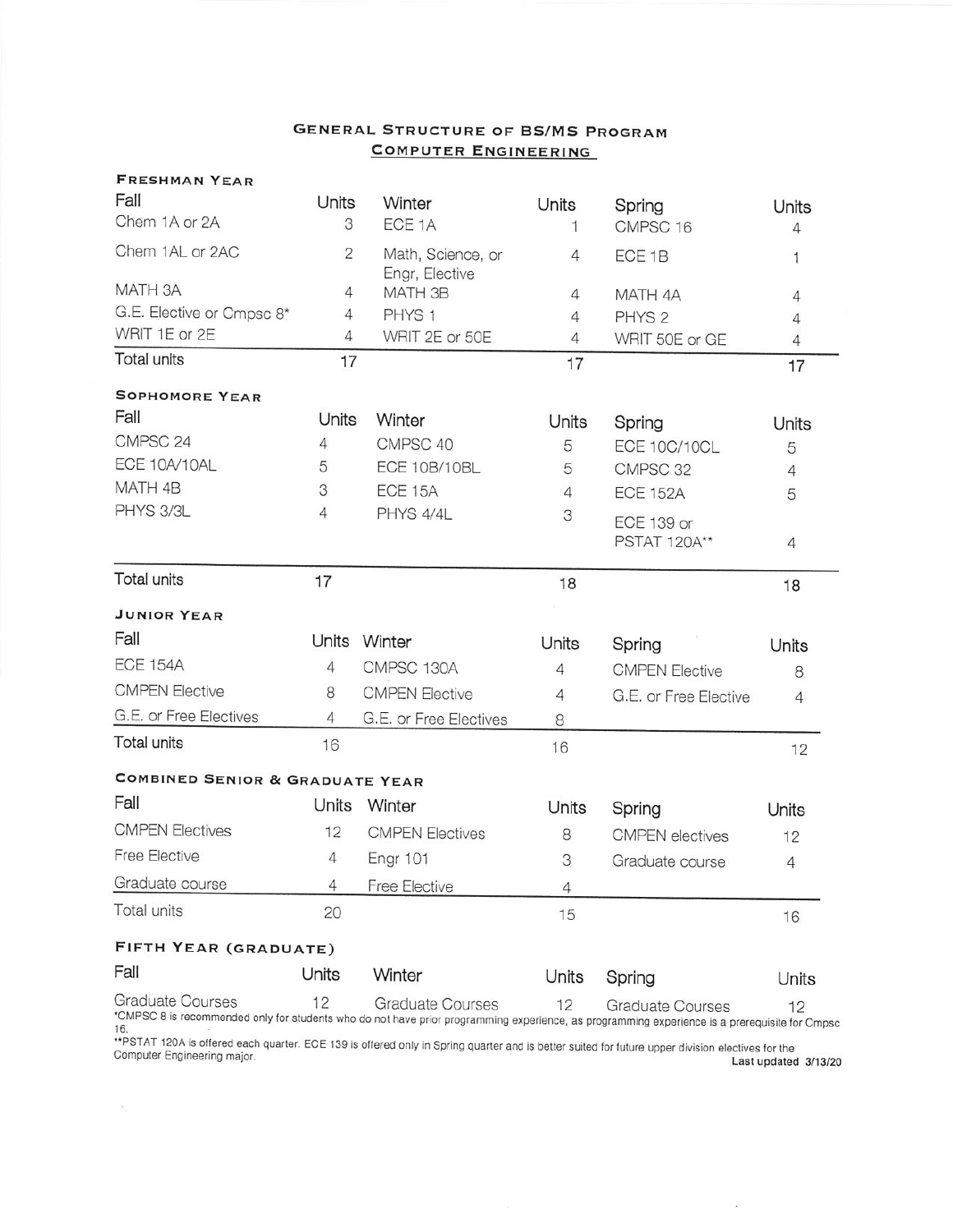## **General Structure of BS/MS Program In Electrical Engineering (for students who entered in Fall 2016)**

| <b>FRESHMAN YEAR</b>                       |                |                         |                |                           |                |
|--------------------------------------------|----------------|-------------------------|----------------|---------------------------|----------------|
| Fall                                       | Units          | Winter                  | <b>Units</b>   | Spring                    | Units          |
| Chem 1A or 2A                              | 3              | ECE <sub>5</sub>        | 4              | CMPSC 16                  | $\overline{4}$ |
| Chem 1AL or 2AC                            | $\overline{2}$ | Math 3B                 | 4              | Math 4A                   | 4              |
| Math 3A                                    | $\overline{4}$ | Phys 1                  | 4              | Phys 2                    | $\overline{4}$ |
| Engr <sub>3</sub>                          | 3              | Writ 2E or 50E          | $\overline{4}$ | Writ 50E or G.E.          | $\overline{4}$ |
| Writ 1E or 2E                              | $\overline{4}$ |                         |                |                           |                |
| <b>Total units</b>                         | 16             |                         | 16             |                           | 16             |
| <b>SOPHOMORE YEAR</b>                      |                |                         |                |                           |                |
| Fall                                       | <b>Units</b>   | Winter                  | <b>Units</b>   | Spring                    | Units          |
| ECE 10A/10AL                               | 5              | ECE 10B/10BL            | 5              | ECE 10C/10CL              | 5              |
| Math 4B                                    | 4              | Math 6A                 | 4              | Math 6B                   | 4              |
| Phys 3                                     | 3              | Phys 4                  | 3              | Phys 5                    | $\mbox{3}$     |
| Phys 3L                                    | 1              | Phys 4L                 | 1              | Phys 5L                   | 1              |
|                                            |                | ECE 15A                 | 4              |                           |                |
| Total units                                | 13             |                         | 17             |                           | 13             |
| <b>JUNIOR YEAR</b>                         |                |                         |                |                           |                |
| Fall                                       |                | Units Winter            |                | Units Spring              | Units          |
| <b>ECE 130A</b>                            | 4              | <b>ECE 130B</b>         | 4              | ECE 139*                  | 4              |
| <b>ECE 132</b>                             | 4              | <b>ECE 137A</b>         | 4              | <b>ECE 137B</b>           | 4              |
| <b>ECE 134</b>                             | 4              | <b>ECE Elective</b>     | 4              | <b>ECE 152A*</b>          | 5              |
| G.E. or Free elective                      | 4              | G.E. or Free Elective   | $\overline{4}$ | G.E. or Free Elective     | $\overline{4}$ |
| <b>Total units</b>                         | 16             |                         | 16             |                           | 17             |
| <b>COMBINED SENIOR &amp; GRADUATE YEAR</b> |                |                         |                |                           |                |
| Fall                                       | <b>Units</b>   | Winter                  |                | Units Spring              | Units          |
| <b>ECE Electives</b>                       | 12             | <b>ECE Electives</b>    | 8              | <b>ECE Electives</b>      | 8              |
| G.E. or Free Elective                      | $\overline{4}$ | G.E. or Free Electives  | 8              | <b>ENGR 101</b>           | 3              |
| Graduate course                            | 4              | Graduate course         | 4              | G.E. or Free<br>Electives | 6              |
| <b>Total units</b>                         | 20             |                         | 20             |                           | 17             |
| FIFTH YEAR (GRADUATE)                      |                |                         |                |                           |                |
| Fall                                       | Units          | Winter                  | <b>Units</b>   | Spring                    | Units          |
| <b>Graduate Courses</b>                    | 12             | <b>Graduate Courses</b> | 12             | <b>Graduate Courses</b>   | 12             |

\*ECE 139 and/or ECE 152A may also be taken in the spring quarter of the sophomore year.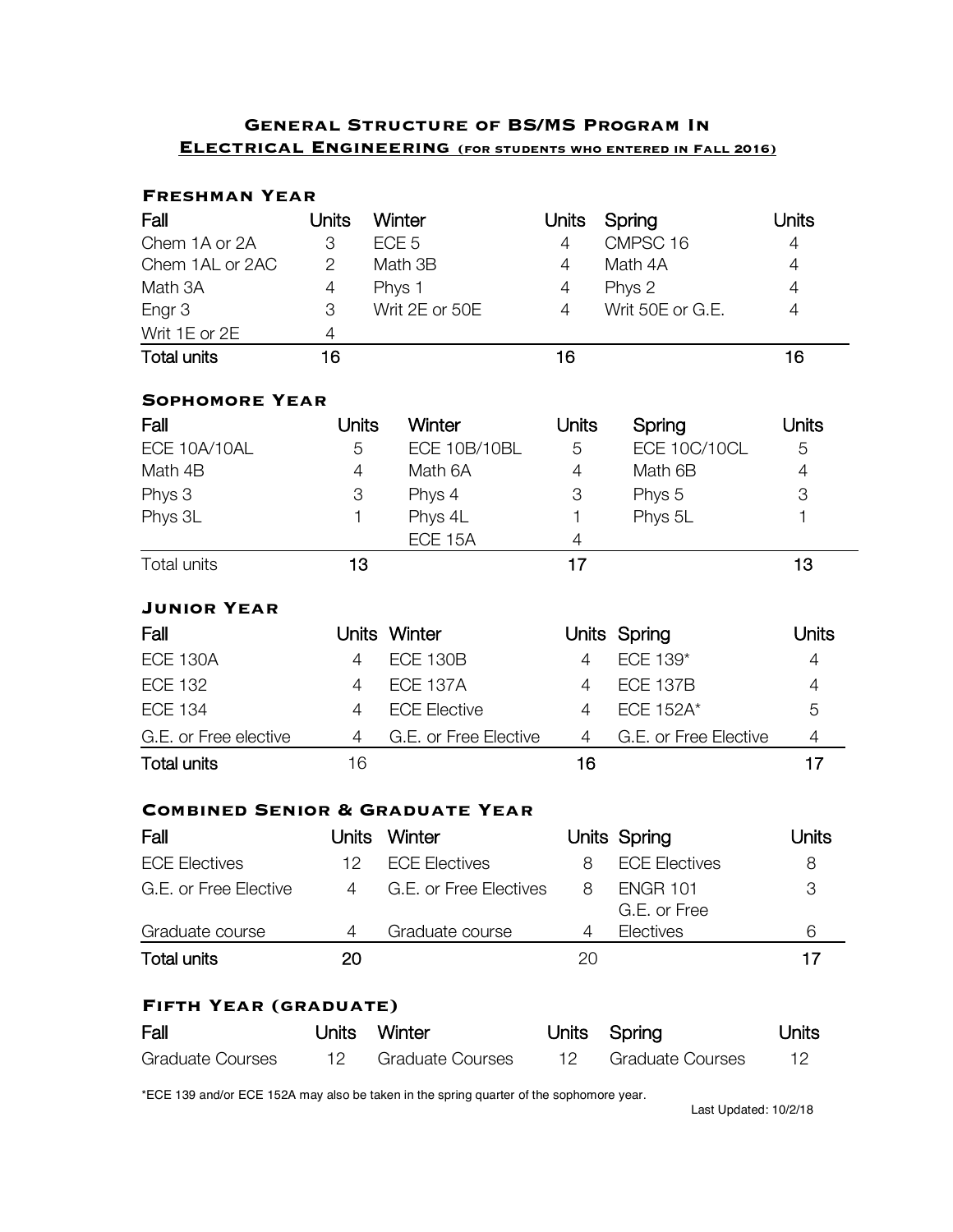## **University of California, Santa Barbara Coversheet for Statement, Achievements, and Resume/CV**

| Name |                             |            |             | Quarter |
|------|-----------------------------|------------|-------------|---------|
|      | Legal Family Name (Surname) | First Name | Middle Name |         |
|      | <b>Proposed Department</b>  | Emphasis   |             | Degree  |

- § Type each of the three required documents below on a separate sheet (i.e., three separate documents).
- 1. **Statement of Purpose**: Give a brief statement outlining your reasons for undertaking a graduate program, your particular area of specialization within the major field, your past academic work, and your plans for future occupation or profession. Also include any additional information that may assist the selection committee in evaluating your preparation and aptitude for graduate study at UC Santa Barbara.
- 2. **Personal Achievements/Contributions**: UC Santa Barbara is interested in a diverse and inclusive graduate student population. Please describe any aspects of your personal background, accomplishments, or achievements that you feel are important m evaluating your application for graduate study. For example, please describe if you have experienced economic challenges m achieving higher education, such as being financially responsible for family members or dependents, having to work significant hours during undergraduate schooling or coming from a family background of limited income. Please describe if you have any unusual or varied life experiences that might contribute to the diversity of the graduate group, such as fluency in other languages, experience living in bicultural communities, academic research interests focusing on cultural, societal, or educational problems as they affect underserved segments of society. or evidence of an intention to use the graduate degree toward serving disadvantaged individuals or populations.
- 3. **Resume or Curriculum Vitae**: List your positions of employment or volunteer work/community service "since high school, either full or part-time, including the hours per week worked and the nature and dates of employment or service"

If you have discussed your plans for graduate study with any UC Santa Barbara faculty, please list their names:

Signature: \_\_\_\_\_\_\_\_\_\_\_\_\_\_\_\_\_\_\_\_\_\_\_\_\_\_\_\_\_\_\_\_\_\_\_\_\_\_\_\_\_\_\_\_\_\_\_\_ Date: \_\_\_\_\_\_\_\_\_\_\_\_\_\_\_\_